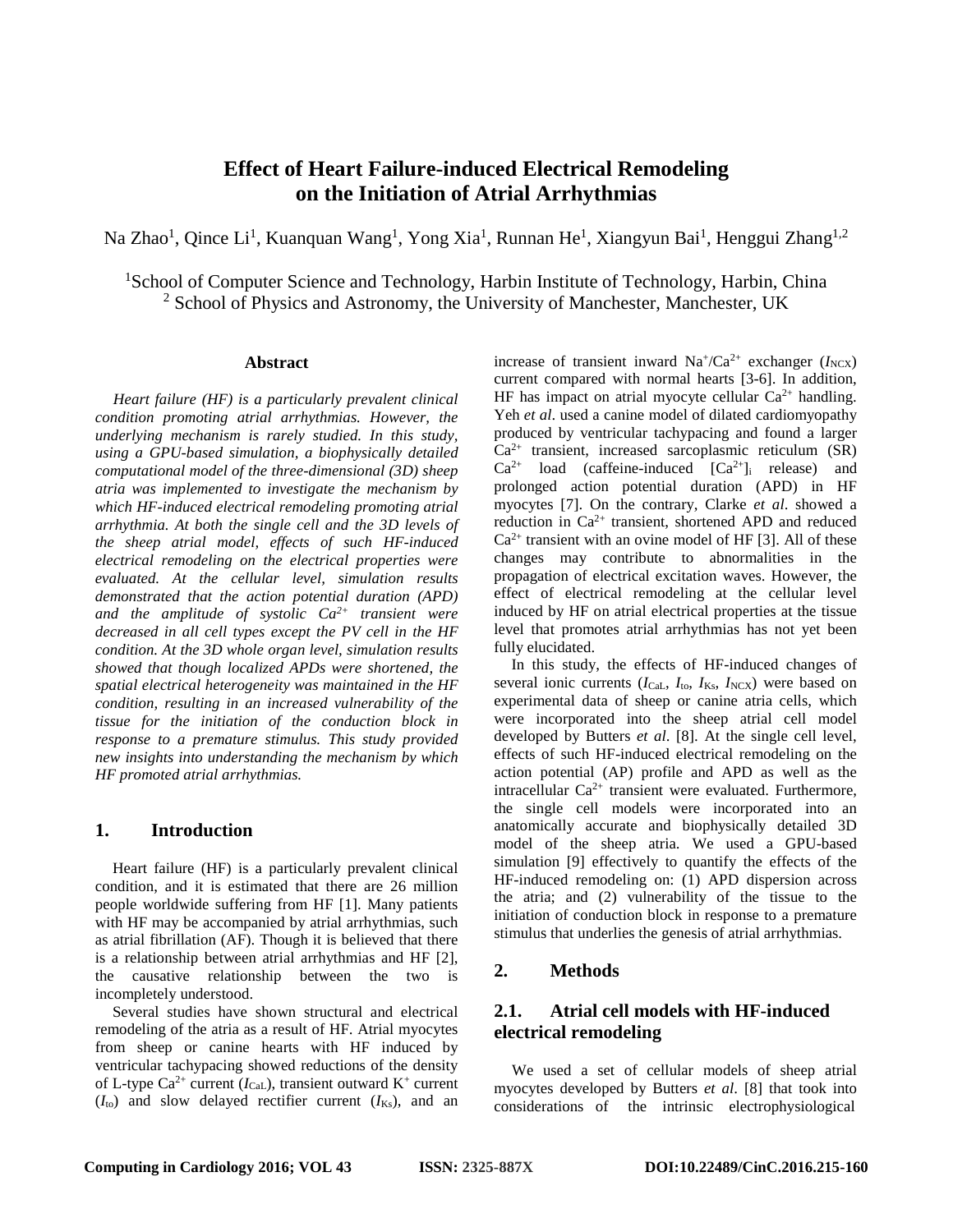Table 1. Model parameters of HF-induced remodeling.

| Process         | HF-1                                | $HF-2$  | $HF-3$  |  |
|-----------------|-------------------------------------|---------|---------|--|
| $I_{\rm{CaL}}$  | $-36\%$ $\tau_{\text{inac}} + 75\%$ | $-50\%$ | $-30\%$ |  |
| $I_{\text{to}}$ | No change                           | $-65%$  | $-50\%$ |  |
| $I_{\rm Ks}$    | No change                           | $-40%$  | $-30\%$ |  |
| $I_{\rm{NCX}}$  | No change                           | $+110%$ | $+45%$  |  |

heterogeneity in distinctive regions of the atria, including pectinate muscles (PM), right atrium (RA), crista teminalis (CT), Bachmann's bundle (BB), left atrium (LA) and pulmonary vein (PV). At the cellular level, we calculated the APD<sub>90</sub> (APD values at 90%) and  $Ca^{2+}$ transient amplitude of LA myocyte at 0.5Hz for the change of *I*CaL (reduction of 36% and increasing inactivation time constant of the channel  $(\tau_{\text{inac}})$  by 75%, as shown in the case of HF-1 in Table 1) under HF based on the experiment data of the sheep [3]. As data from sheep may be incomplete, we also assumed similar changes of  $I_{\text{Cat}}$ ,  $I_{\text{to}}$ ,  $I_{\text{K}}$  and  $I_{\text{NCX}}$  as shown in canine HF atrial cells [4,5] as shown in cases of HF-2 and HF-3 in Table 1. We compared the obtained results in the three HF conditions with those in normal condition for the calculated APD and  $Ca^{2+}$  transient amplitude, which were validated by experimental data. After validation, we evaluated the effect of HF-induced electrical remodeling on electrical properties of atrial myocytes.

# **2.2. GPU-based 3D sheep atrial model and analysis of APD distribution and tissue vulnerability**

The anatomically accurate and biophysically detailed 3D model of the sheep atria developed by Butters *et al*. [8] was used in this study. In order to run the simulation of the 3D whole atrial model, we adopted the efficient GPU CUDA algorithm developed by Xia *et al*. [9].

In the organ model, three consecutive stimuli were applied to the sinoatrial node (SAN) region at a basic cycle length (BCL) of 500 ms to initiate the conduction of electrical excitation waves in the 3D atria for control and HF conditions. The APD distribution across the whole atria for each condition was mapped by calculating the  $APD<sub>90</sub>$  of every atrial myocyte.

The vulnerable window (VW) for unidirectional conduction block ( $VW_{CB}$ ) in response to a premature stimulus was calculated in control and HF conditions. In simulations, standard S1-S2 pacing protocol was applied to the tissue regions of the CT/PM junction, following the same approach as used in Colman *et al*. [10,11]. Three S1 stimuli were applied at a cycle length of 500 ms for control and HF models, followed by a shorter-coupled S2 stimulus. The range of the time interval between the last S1 and S2 (i.e., the coupling intervals) for which the electrical wave could propagation in one atrial tissue

region but was blocked in the other was considered as the VWCB.

### **3. Results**

## **3.1. Effects of HF-induced electrical remodeling at single cell level**

With consideration of remodelled *I*<sub>CaL</sub> alone in sheep LA cell under the HF (HF-1) condition, the simulated AP at 0.5Hz demonstrated a more triangular profile (Figure 1*Aa*), a decreased magnitude and duration of the  $Ca^{2+}$ transient (Figure 1*Ba*), and a reduced APD<sub>90</sub> by 9.5% (Figure 1*Ab*), and a reduced amplitude of systolic  $Ca^{2+}$ transient by 13.02% (Figure 1*Bb*) as compared to the control condition. These simulation results were much smaller compared to the experimental observations by Clarke *et al.* [3], who showed a reduction in APD<sub>90</sub> by 22% and a reduction in the amplitude of systolic  $Ca^{2+}$ transient by  $46 \pm 17$ %. When cases of HF-2 and HF-3 were considered, the simulated results showed a reduction in effective refractory period (ERP) and APD<sub>90</sub>, which were opposite to the observation of Cha *et al*. [4] and Li *et al*. [5], who showed increases in both of them. Therefore, in the following studies, HF-1 condition was used.

Figure 2 represents the effect of HF-induced electrical remodeling on the regional heterogeneity in atrial electrical action potentials. In this figure, AP traces from cells in two nearby regions of the CT and PM (Figure 2*a*) and their corresponding APD90 (Figure 2*b*) were shown for the control and HF conditions. It was shown that the HF-induced ion channel remodelling resulted in reduction of APD90 in all cell types except for the PV cell.



Figure 1. Effects of HF-induced remodeling on LA cell AP, APD<sub>90</sub>,  $[Ca^{2+}]$ <sub>i</sub> and their amplitude. A, APs (*a*) and their APD in control (blue) and HF-induced remodeling (red) conditions. *B*,  $Ca^{2+}$  transient (*a*) and  $Ca^{2+}$  transient amplitude (*b*) in control (blue) and HF-induced remodeling (red) conditions.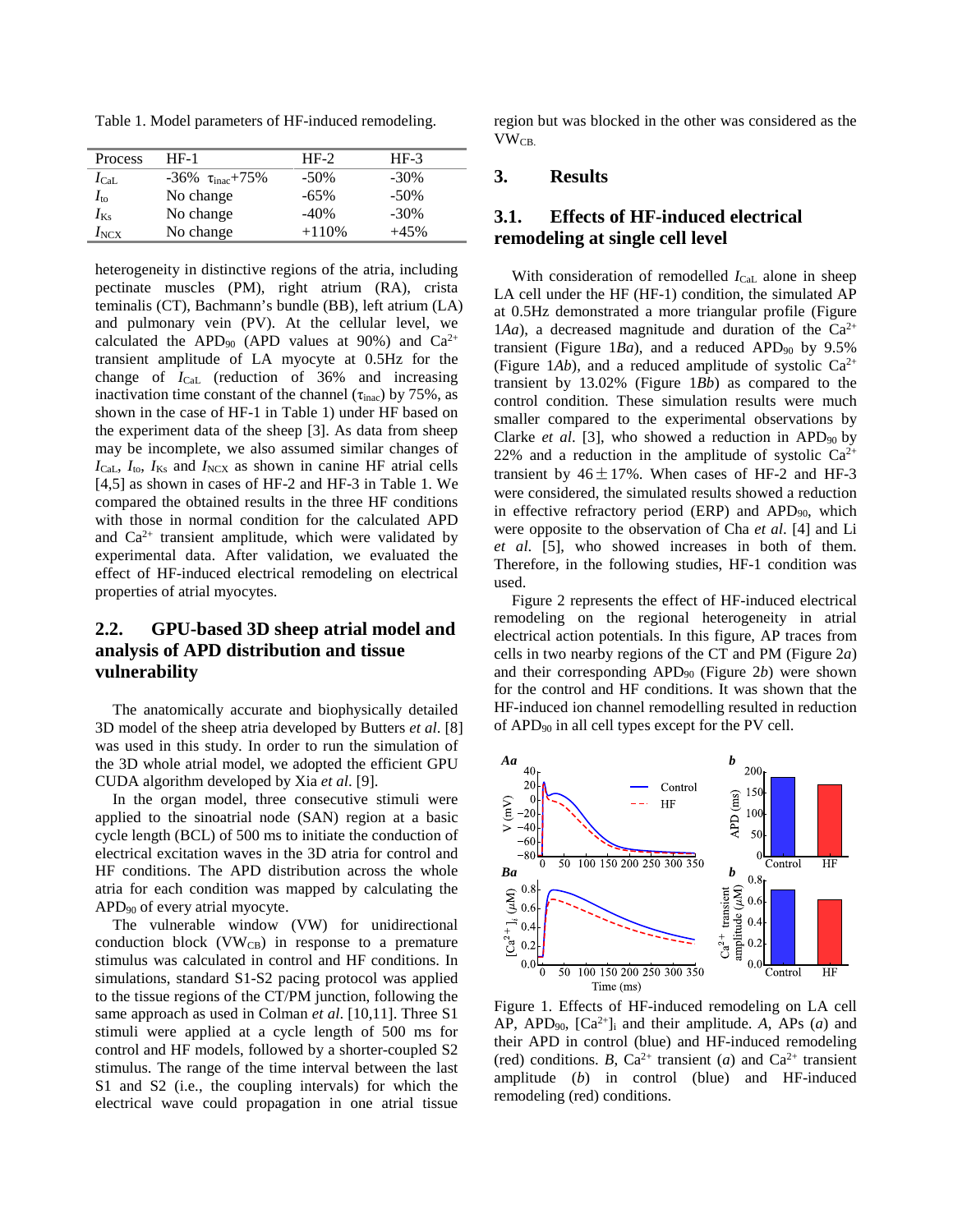

Figure 2. Effect of HF-induced remodeling on AP regional heterogeneity. Comparisons of AP were made between the CT and PM in control (*Aa*) and HF-induced remodeling (*Ba*) conditions, and APD<sub>90</sub> for atrial regional cells in control (*Ab*) and HF-induced remodeling (*Bb*) conditions.

However, the electrical heterogeneity at the junction region of CT/PM junction sustained, but became negligible at the LA/PV junction. The APD<sub>90</sub> difference between CT and PM was 37.28 ms in control versus 40.73 ms in HF, and for LA and PV it became 16.87 ms in control versus 2.01 ms in HF. Therefore, the regional heterogeneity still retained in most regions even though the HF-induced remodeling resulted in a shortened APD in most atrial cell type. This was similar to the observation of Colman *et al*. [10], who showed that AFinduced electrical remodeling shortened APD, but sustained spatial heterogeneity at CT/PM junction.

### **3.2. Effects of HF-induced electrical remodeling at 3D whole organ level**

Figure 3 shows the geometrical structure in vertical and bottom views (Figure 3A) and spatial distribution of  $APD<sub>90</sub>$  (Figure 3B) for the tissue around the CT and PM regions. In HF condition, the measured APD of every myocyte across the CT and PM regions was slight shorter (ranging from 1ms to 17ms) than the one in control condition. The APD<sub>90</sub> of PM at the triangular region (red region in Figure 3B) was longer than the one of CT. This might be attributed to the cell-to-cell electrical coupling at tissue level between PM and BB, as PM at the triangular location was close to the BB region at which isolated cells had the longest APD90 in the whole atrium. Although the APD90 in CT and PM regions at the tissue level was also reduced, but the APD<sub>90</sub> heterogeneity at the junction was preserved. For example, the difference in  $APD<sub>90</sub>$  between single location within CT and PM regions respectively close to CT/PM junction was 7.35ms in control versus 10.07 in HF (Figure 4A).

Figure 4 represents the difference in  $APD_{90}$  and the  $VW_{CB}$  at the region of CT/PM junction in 3D sheep atria in control and HF-induced electrical remodeling models.



Figure 3. Geometry of the CT (orange) and PM (green) in sheep right atrium in the vertical (*Aa*) and bottom (*Ab*) views, and APD90 spatial distribution maps for control (*Ba*) and HF (*Bb*) models.



Figure 4. Difference in APD<sub>90</sub> (A) and the VW<sub>CB</sub> (B) at the region of CT/PM junction in the 3D sheep atria in control and HF-induced electrical remodeling models.